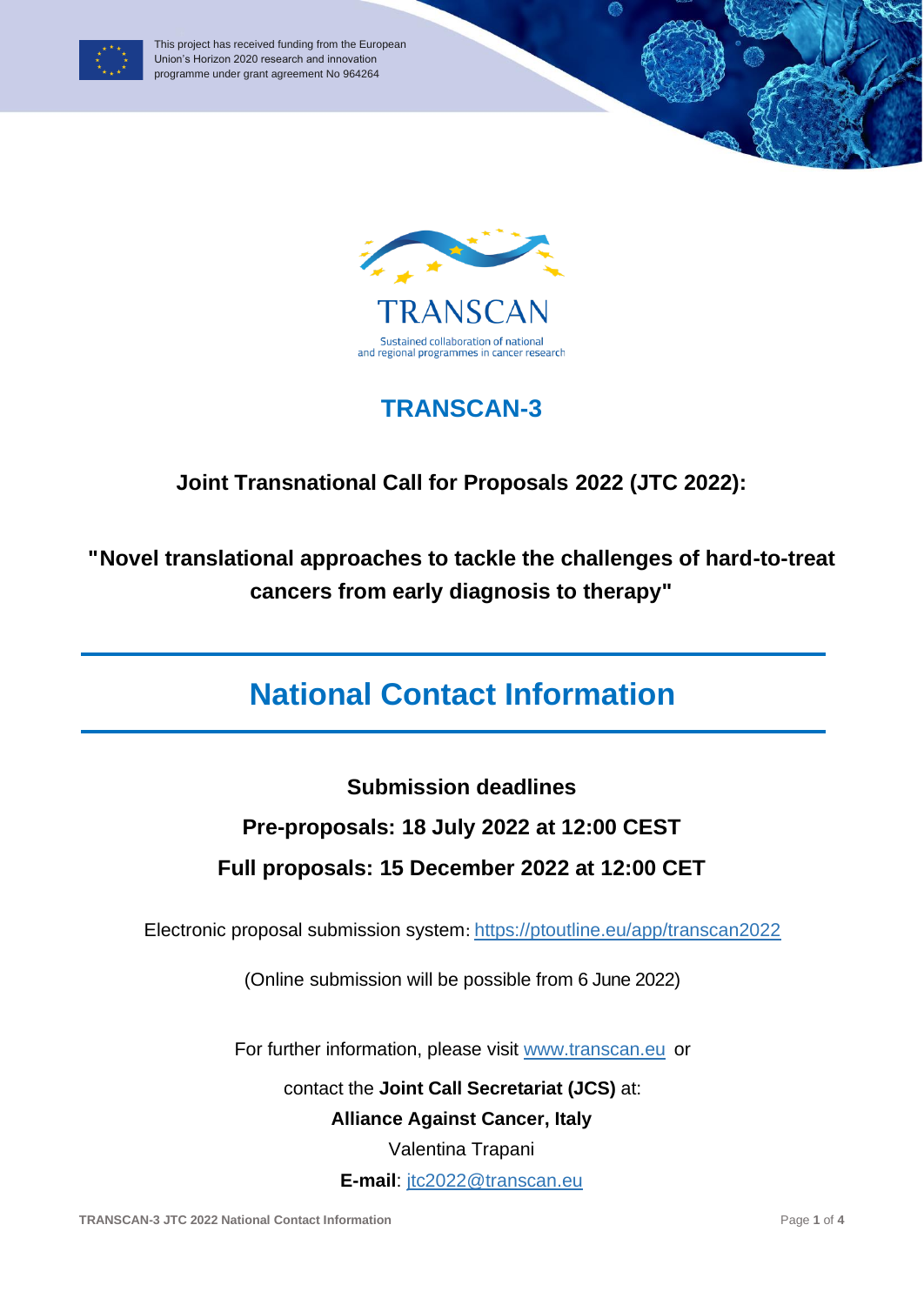

| <b>Country / region</b> | <b>Funding organisation</b>                                                    | <b>Contact</b>                                     |
|-------------------------|--------------------------------------------------------------------------------|----------------------------------------------------|
| Austria                 | Austrian Science Fund (FWF)                                                    | <b>Herbert Mayer</b>                               |
|                         |                                                                                | Herbert.Mayer@fwf.ac.at                            |
|                         |                                                                                | Kathrina Proschinger                               |
|                         |                                                                                | Kathrina.Proschinger@fwf.ac.at                     |
| Belgium, Flanders       | <b>Research Foundation -</b><br>Flanders (FWO)                                 | <b>Kristien Peeters</b>                            |
|                         |                                                                                | +32 (0)2 550 15 95                                 |
|                         |                                                                                | <b>Toon Monbaliu</b>                               |
|                         |                                                                                | +32 (0)2 550 15 70                                 |
|                         |                                                                                | eranet@fwo.be                                      |
| Belgium, French         | Fund for Scientific Research -                                                 | Joël Groeneveld<br>joel.groeneveld@frs-fnrs.be     |
| speaking community      | FNRS (F.R.S.-FNRS)                                                             | +32 2504 9270                                      |
|                         |                                                                                | Florence Quist florence.quist@frs-                 |
|                         |                                                                                | fnrs.be                                            |
| Estonia                 | <b>Estonian Research Council</b><br>(ETAg)                                     | Argo Soon                                          |
|                         |                                                                                | Argo.Soon@etag.ee                                  |
|                         |                                                                                | Margit Suuroja                                     |
|                         |                                                                                | margit.suuroja@etag.ee                             |
| France                  | <b>French National Cancer</b><br>Institute (INCa)                              | <b>Charlotte Gudewicz</b>                          |
|                         |                                                                                | cgudewicz@institutcancer.fr<br>Charlotte Audoynaud |
| France                  | <b>ARC French Foundation for</b><br><b>Cancer Research (ARC</b><br>Foundation) | Tel: +33 (0)1 45 59 58 45                          |
|                         |                                                                                | caudoynaud@fondation-arc.org                       |
| Germany                 | <b>Federal Ministry of Education</b>                                           | <b>Isabel Aller</b>                                |
|                         | and Research (BMBF)                                                            | Isabel.aller@dlr.de                                |
| Hungary                 | National Research,                                                             | Klára Horváth                                      |
|                         | Development and Innovation                                                     | klara.horvath@nkfih.gov.hu                         |
|                         | Office (NKFIH)                                                                 |                                                    |
| Ireland                 | Health Research Board (HRB)                                                    | Siobhan Hackett                                    |
|                         |                                                                                | shackett@hrb.ie                                    |
|                         |                                                                                | Amanda Daly                                        |
|                         |                                                                                | amanda.daly@hrb.ie                                 |
| Israel                  | The Chief Scientist Office of<br>the Ministry of Health (CSO-<br>MOH)          | Liron Even-Faitelson                               |
|                         |                                                                                | liron.ef@moh.gov.il                                |
|                         |                                                                                |                                                    |
|                         |                                                                                | <b>Irit Allon</b>                                  |
|                         |                                                                                | irit.allon@moh.gov.il                              |

0

 $\overline{\mathcal{L}}$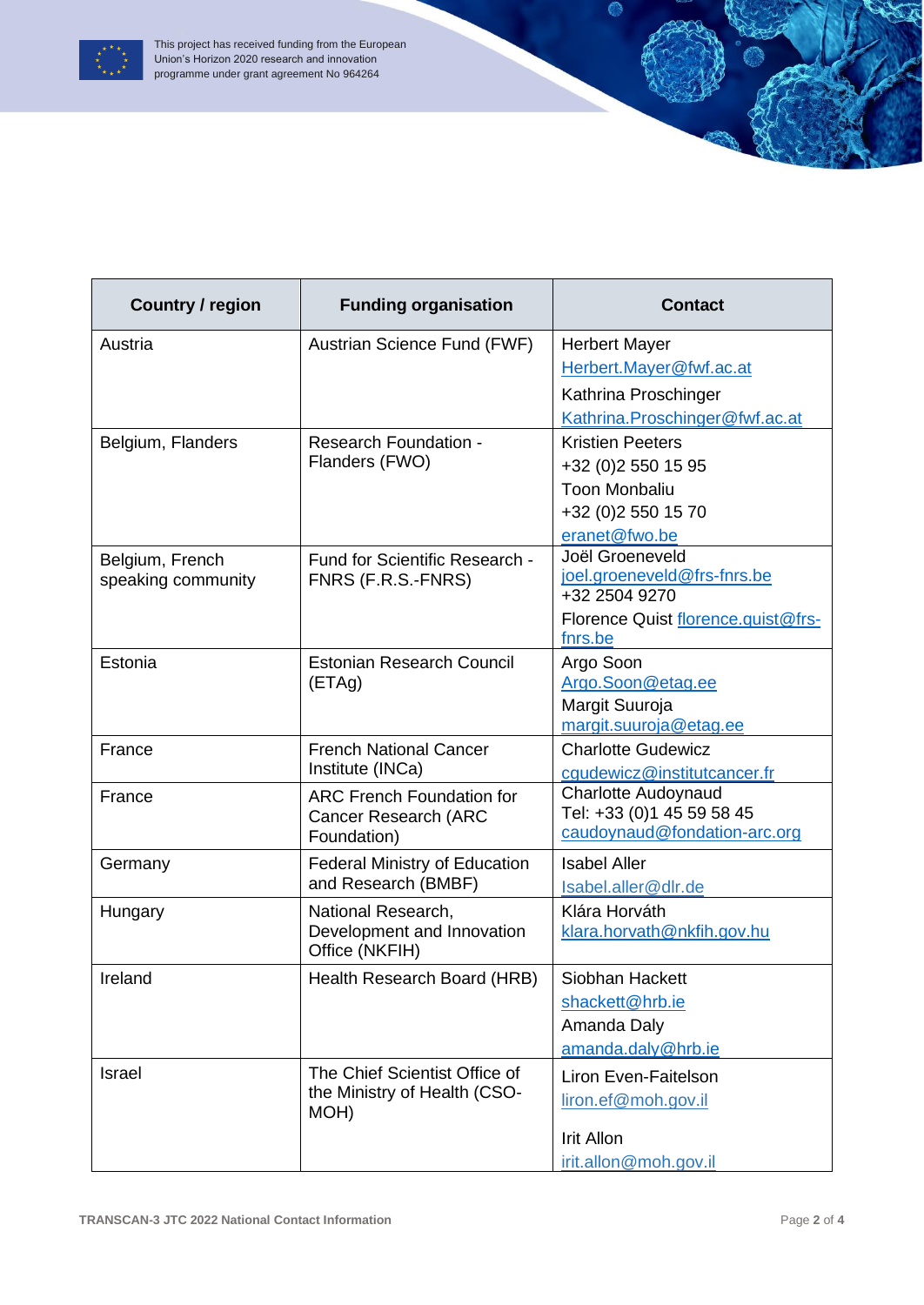

| Italy           | Ministry of Health (IT-MOH)                                                                                    | Chiara Ciccarelli<br>c.ciccarelli@sanita.it<br>Simona Bifolchi                                         |
|-----------------|----------------------------------------------------------------------------------------------------------------|--------------------------------------------------------------------------------------------------------|
|                 |                                                                                                                | s.bifolchi@sanita.it                                                                                   |
|                 |                                                                                                                | Gaetano Guglielmi<br>g.guglielmi@sanita.it                                                             |
| Italy           | Alliance Against Cancer (ACC)                                                                                  | Valentina Trapani<br>trapani@alleanzacontroilcancro.it                                                 |
| Italy, Tuscany  | Tuscany Region (TuscReg)                                                                                       | Donatella Tanini<br>Tel:+39 055 4383256                                                                |
|                 |                                                                                                                | <b>Teresa Vieri</b><br>Tel. +39 055 4383289                                                            |
|                 |                                                                                                                | transcan3@regione.toscana.it<br>Paola Bello                                                            |
| Italy, Lombardy | Fondazione Regionale per la<br>Ricerca Biomedica (FRRB)                                                        | Marcello De Amico<br>progetti@frrb.it                                                                  |
| Latvia          | <b>Latvian Council of Science</b><br>(LCS)                                                                     | Maija Bundule<br>Tel: +371 26514481<br>maija.bundule@lzp.gov.lv                                        |
|                 |                                                                                                                | <b>Uldis Berkis</b><br>Tel: +371 29472349<br>uldis.berkis@lzp.gov.lv                                   |
| Luxembourg      | National Research Fund (FNR)                                                                                   | Sean Sapcariu<br>Sean.sapcariu@fnr.lu<br>Helena Burg<br>Helena.burg@fnr.lu                             |
| Norway          | <b>Research Council of Norway</b><br>(RCN)                                                                     | Tine Thorbjørnsen<br>tth@rcn.no                                                                        |
|                 | Norwegian Cancer Society<br>(NCS)                                                                              | Torunn Elisabeth Tjelle<br>torunn.tjelle@kreftforeningen.no                                            |
| Poland          | National Centre for Research<br>and Development (NCBR)                                                         | Izabela Rzepczyńska<br>Izabela.Rzepczynska@ncbr.gov.pl<br>Joanna Makocka<br>Joanna.Makocka@ncbr.gov.pl |
| Romania         | <b>Executive Agency for Higher</b><br>Education, Research,<br>Development and Innovation<br>Funding (UEFISCDI) | Mihaela Manole<br>Tel: +4 021 30 23 863<br>mihaela.manole@uefiscdi.ro                                  |
| Slovakia        | Slovak Academy of Sciences<br>(SAS)                                                                            | Katarina Bibova<br>bibova@up.upsav.sk                                                                  |
|                 |                                                                                                                | <b>Martin Novak</b><br>mnovak@up.upsav.sk                                                              |

0

 $\overline{\mathcal{L}}$